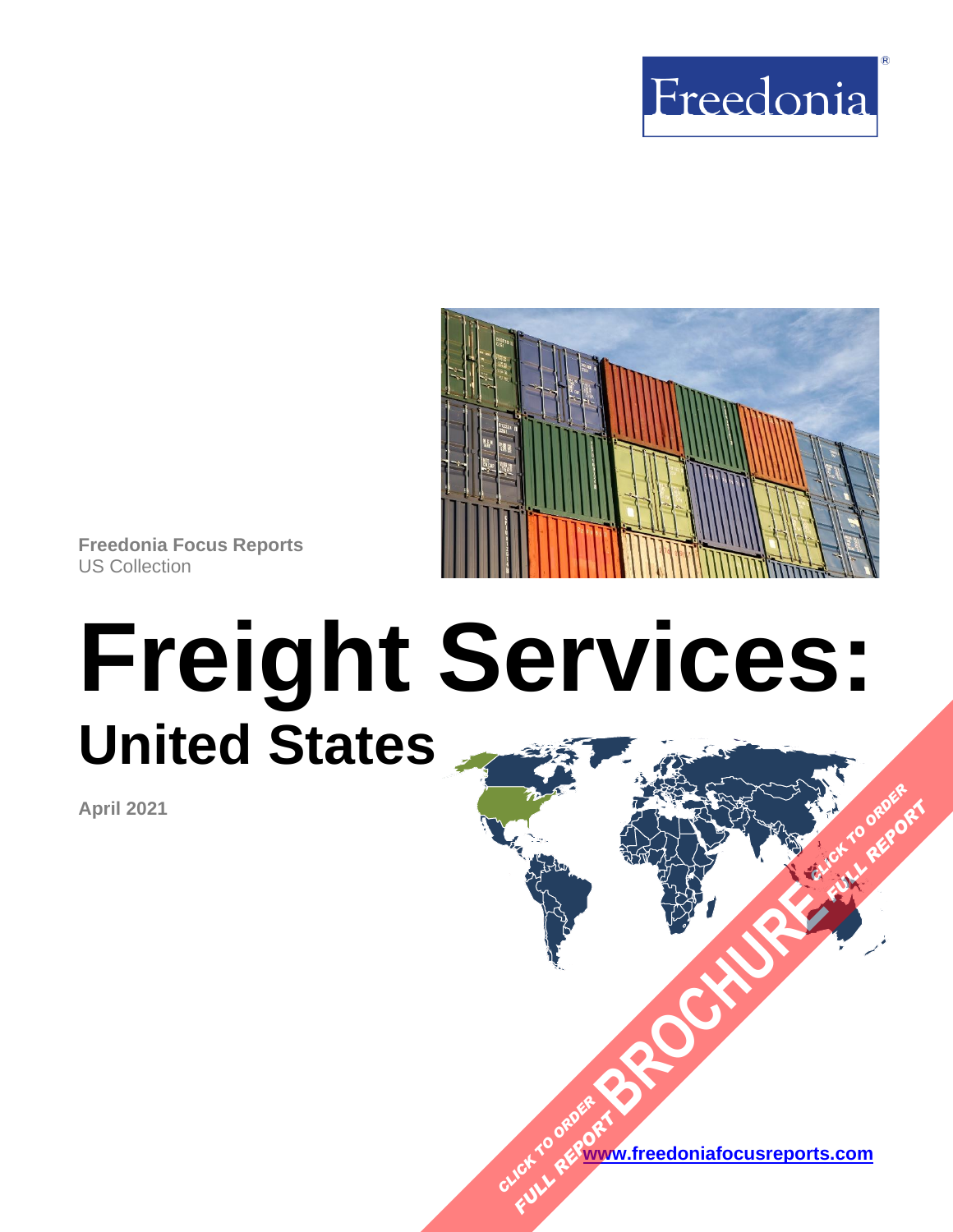# **Table of Contents**

| 1. Highlights                                 | 3              |
|-----------------------------------------------|----------------|
| 2. Market Environment                         | 5              |
| <b>Historical Trends</b>                      | 5              |
| Key Economic Indicators                       | 6              |
| <b>US Goods Trade</b>                         | $\overline{7}$ |
| North American Trade                          | 10             |
| <b>Environmental &amp; Regulatory Factors</b> | 12             |
| 3. Segmentation & Forecasts                   | 15             |
| Modes                                         | 15             |
| <b>Truck</b>                                  | 16             |
| Rail                                          | 18             |
| Pipeline                                      | 21             |
| Water                                         | 23             |
| Air                                           | 25             |
| 4. Industry Structure                         | 27             |
| <b>Industry Characteristics</b>               | 27             |
| <b>Market Leaders</b>                         | 29             |
| FedEx                                         | 29             |
| <b>BNSF</b>                                   | 30             |
| Kirby                                         | 30             |
| 5. About This Report                          | 32             |
| Scope                                         | 32             |
| Sources                                       | 32             |
| <b>Industry Codes</b>                         | 33             |
| Freedonia Methodology                         | 33             |
| Resources                                     | 35             |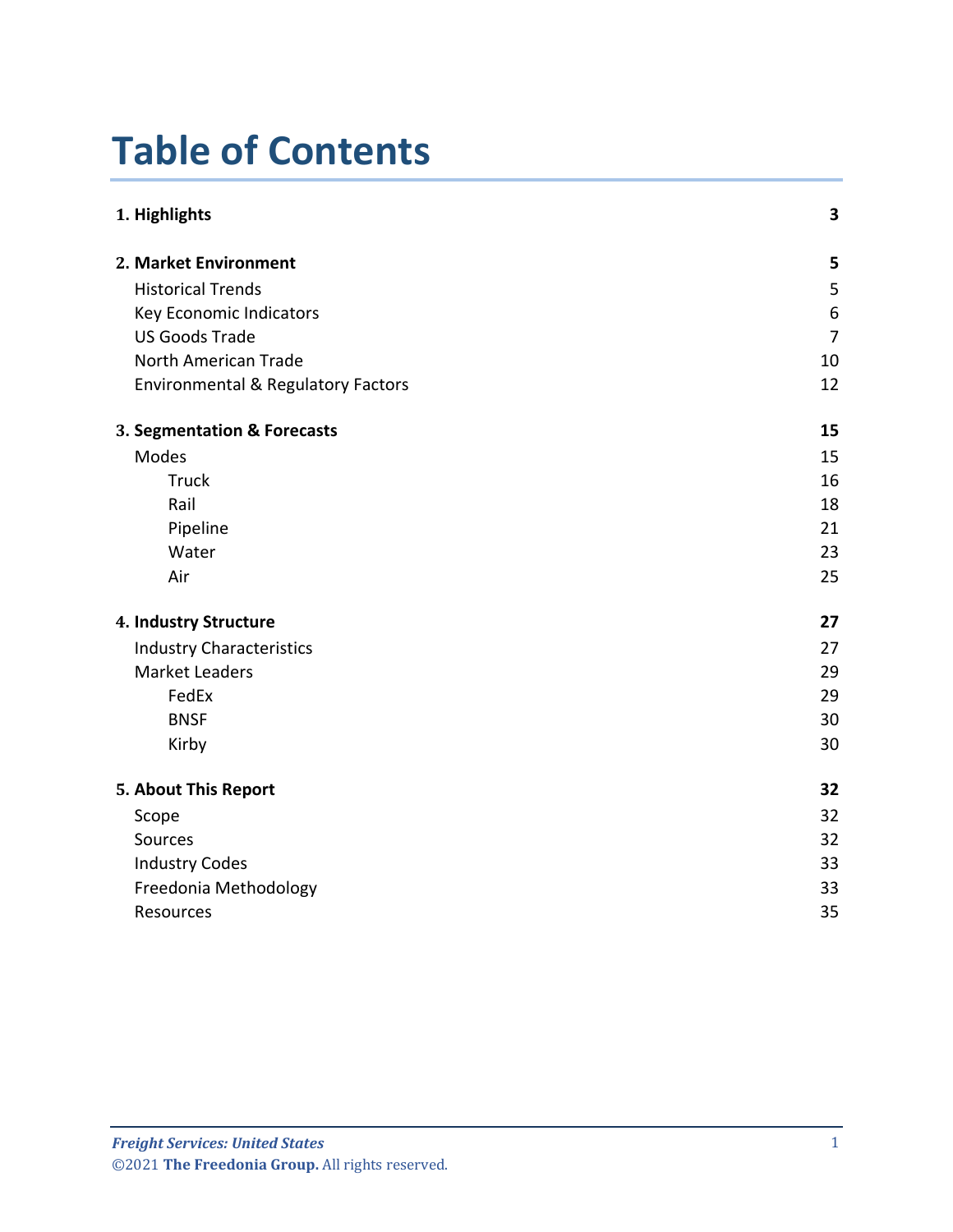# **List of Tables & Figures**

| Figure 1   Key Trends in US Freight Services Revenues, 2020 - 2025                 | 3  |
|------------------------------------------------------------------------------------|----|
| Figure 2   US Freight Services Revenue Trends, 2010 - 2020                         | 5  |
| Table 1   Key Indicators for US Freight Services Revenue, 2010 - 2025              | 6  |
| Figure 3   US Goods Trade Trends, 2010 - 2020 (US\$ bil)                           | 7  |
| Table 2   US Goods Trade Trends, 2010 - 2020 (US\$ bil)                            | 8  |
| Figure 4   US Imports from North America by Mode, 2010 - 2020 (US\$ bil)           | 10 |
| Table 3   US Imports from North America by Mode, 2010 - 2020 (US\$ bil)            | 10 |
| Figure 5   US Exports from North America by Mode, 2010 - 2020 (US\$ bil)           | 11 |
| Table 4   US Exports from North America by Mode, 2010 - 2020 (US\$ bil)            | 11 |
| Figure 6   US Freight Services Revenues by Mode, 2010 - 2025 (US\$ bil)            | 15 |
| Table 5   US Freight Services Revenues by Mode, 2010 - 2025 (US\$ bil)             | 15 |
| Figure 7   US Truck Freight Revenue w/ Retail Sales, 2010 - 2025                   | 17 |
| Figure 8   US Rail Freight Revenue w/ Manufacturers' Shipments, 2010 - 2025        | 20 |
| Figure 9   US Pipeline Freight Revenue w/ Crude Oil & Liquids Production, 2010 -   |    |
| 2025                                                                               | 22 |
| Figure 10   US Water Freight Revenue w/ Crude Oil & Liquids Production, 2010 -     |    |
| 2025                                                                               | 24 |
| Figure 11   US Freight Services Revenue by Mode, 2010 - 2025 (%)                   | 26 |
| Figure 12   US Freight Services Revenue Concentration for Largest 4 Firms by Mode, |    |
| $2012 - 2017$ (%)                                                                  | 28 |
| Table 6   Leading Participants in the US Freight Services Industry by Mode         | 29 |
| Table 7   NAICS & SIC Codes Related to Freight Services                            | 33 |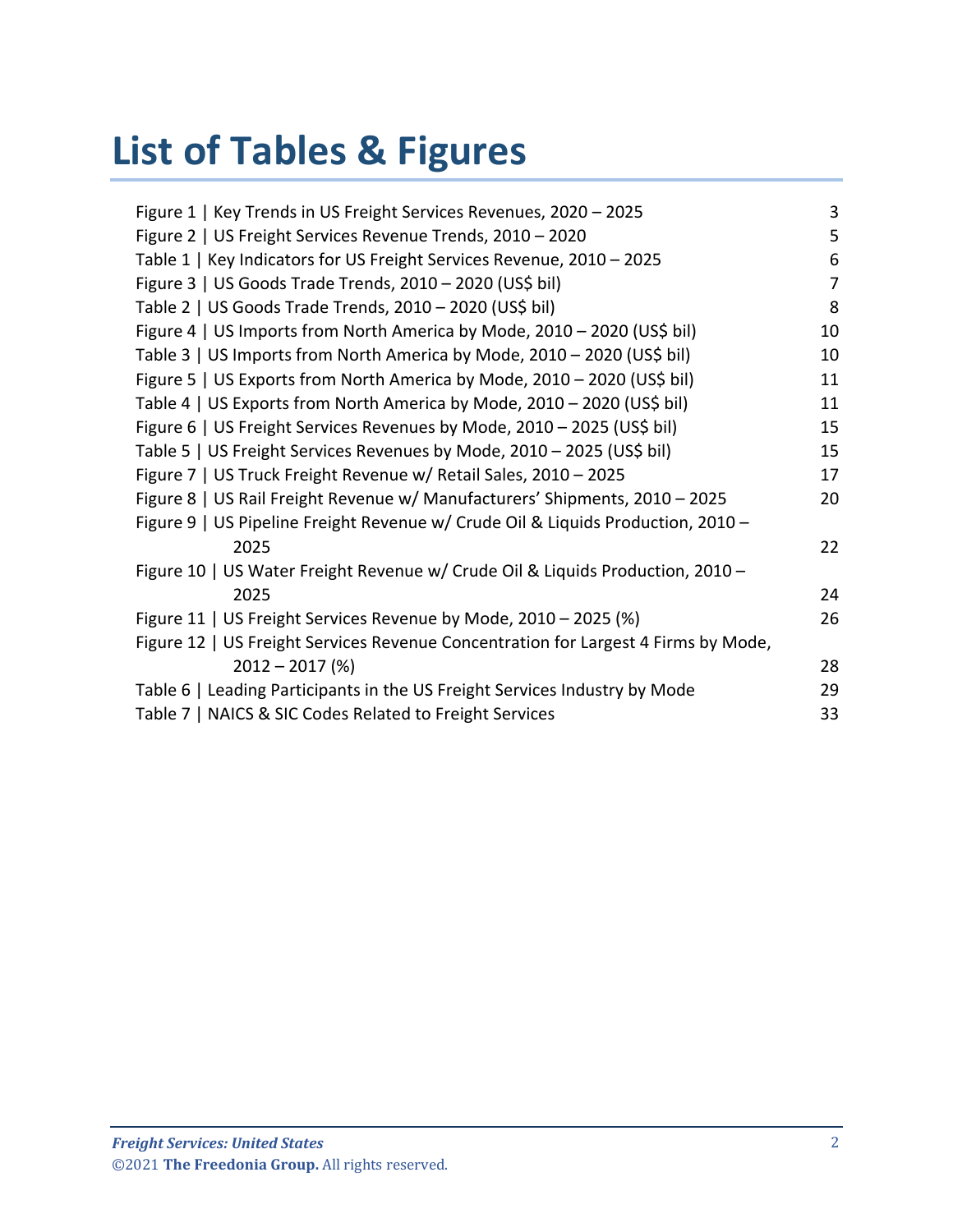# <span id="page-3-0"></span>**About This Report**

## <span id="page-3-1"></span>**Scope**

This report forecasts to 2021 and 2025 US freight services revenues in nominal US dollars. Total revenues are segmented by mode in terms of:

- truck
- rail
- pipeline
- water
- air

To illustrate historical trends, total revenues, the various segments, the value of the US goods trade, and the value of the US goods trade with North American countries by freight mode are provided in annual series from 2010 to 2020.

Captive freight services, such as retail store firms that maintain their own truck fleets, are excluded from the scope of this report. Also excluded are courier and express delivery services (e.g., parcel delivery).

Key macroeconomic indicators are also provided with quantified trends. Other various topics, including profiles of pertinent leading companies, are covered in this report. A full outline of report items by page is available in the Table of Contents.

### <span id="page-3-2"></span>**Sources**

*Freight Services: United States* (FF95064) represents the synthesis and analysis of data from various secondary, macroeconomic, and demographic sources, such as:

- firms participating in the industry, and their suppliers and customers
- government/public agencies
- intergovernmental and non-governmental organizations
- trade associations and their publications
- the business and trade press
- indicator forecasts by The Freedonia Group
- the findings of other reports and studies by The Freedonia Group

Specific sources and additional resources are listed in the Resources section of this publication for reference and to facilitate further research.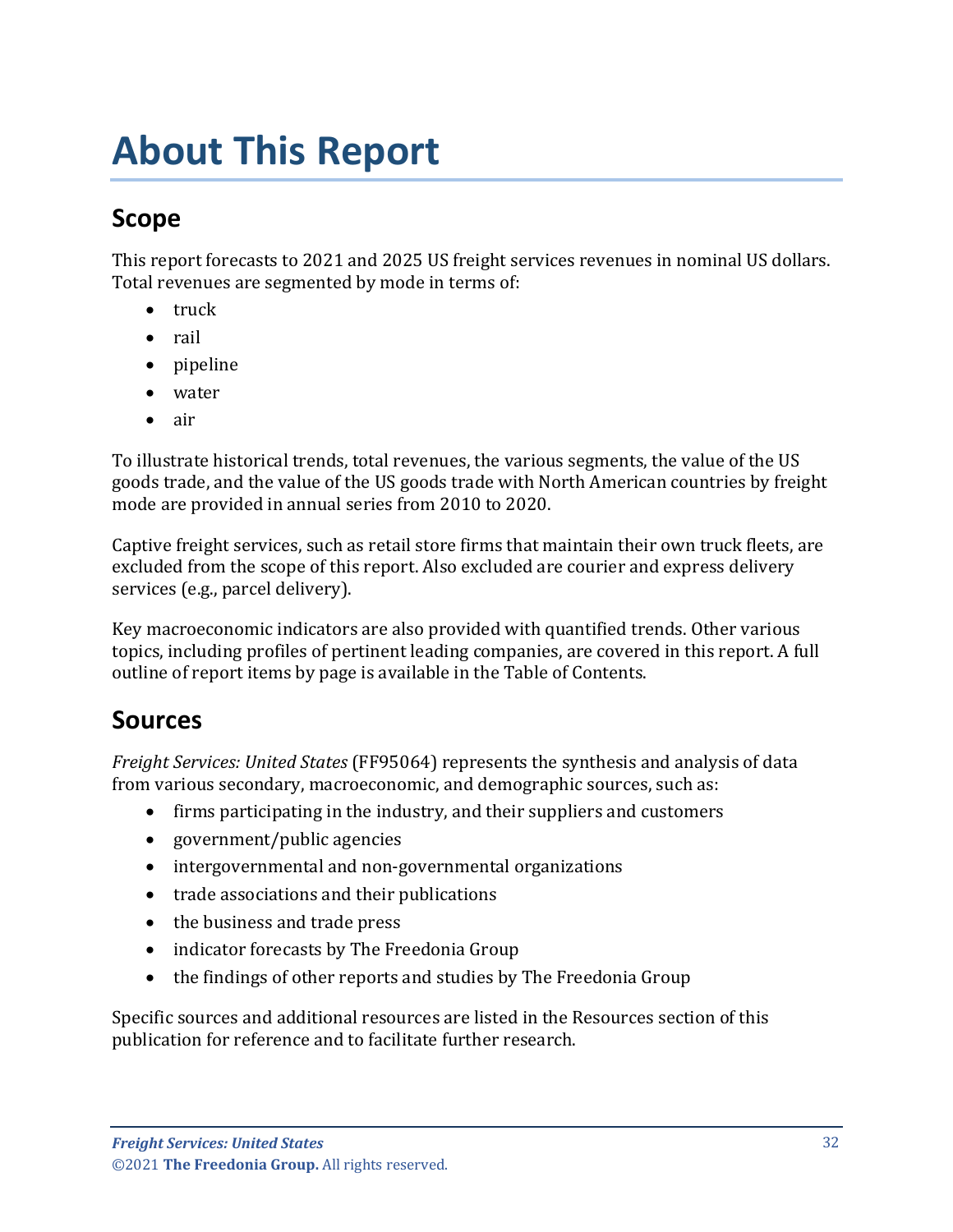### <span id="page-4-0"></span>**Industry Codes**

<span id="page-4-2"></span>

| <b>NAICS/SCIAN 2017</b><br><b>North American Industry Classification System</b> |                                       | <b>SIC</b> |                                                                  |
|---------------------------------------------------------------------------------|---------------------------------------|------------|------------------------------------------------------------------|
|                                                                                 |                                       |            | <b>Standard Industrial Classification</b>                        |
| 481                                                                             | Air Transportation                    | 401        | Railroads                                                        |
| 482                                                                             | <b>Rail Transportation</b>            | 421        | Trucking and Courier Services, Except Air                        |
| 483                                                                             | <b>Water Transportation</b>           | 442        | Deep Sea Domestic Transportation of Freight                      |
| 484                                                                             | <b>Truck Transportation</b>           | 443        | Freight Transportation on the Great Lakes-St.<br>Lawrence Seaway |
| 486                                                                             | Pipeline Transportation               | 444        | Water Transportation of Freight, Not<br>Elsewhere Classified     |
| 488                                                                             | Support Activities for Transportation | 451        | Air Transportation, Scheduled                                    |
|                                                                                 |                                       | 452        | Air Transportation, Nonscheduled                                 |
|                                                                                 |                                       | 461        | Pipelines, Except Natural Gas                                    |
|                                                                                 |                                       | 492        | <b>Gas Production And Distribution</b>                           |

Source: US Census Bureau

## <span id="page-4-1"></span>**Freedonia Methodology**

The Freedonia Group, a subsidiary of MarketResearch.com, has been in business for more than 30 years and in that time has developed a comprehensive approach to data analysis that takes into account the variety of industries covered and the evolving needs of our customers.

Every industry presents different challenges in market sizing and forecasting, and this requires flexibility in methodology and approach. Freedonia methodology integrates a variety of quantitative and qualitative techniques to present the best overall picture of a market's current position as well as its future outlook: When published data are available, we make sure they are correct and representative of reality. We understand that published data often have flaws either in scope or quality, and adjustments are made accordingly. Where no data are available, we use various methodologies to develop market sizing (both top-down and bottom-up) and then triangulate those results to come up with the most accurate data series possible. Regardless of approach, we also talk to industry participants to verify both historical perspective and future growth opportunities.

Methods used in the preparation of Freedonia market research include, but are not limited to, the following activities: comprehensive data mining and evaluation, primary research, consensus forecasting and analysis, ratio analysis using key indicators, regression analysis, end use growth indices and intensity factors, purchase power parity adjustments for global data, consumer and end user surveys, market share and corporate sales analysis, product lifespan analysis, product or market life cycle analysis, graphical data modeling, long-term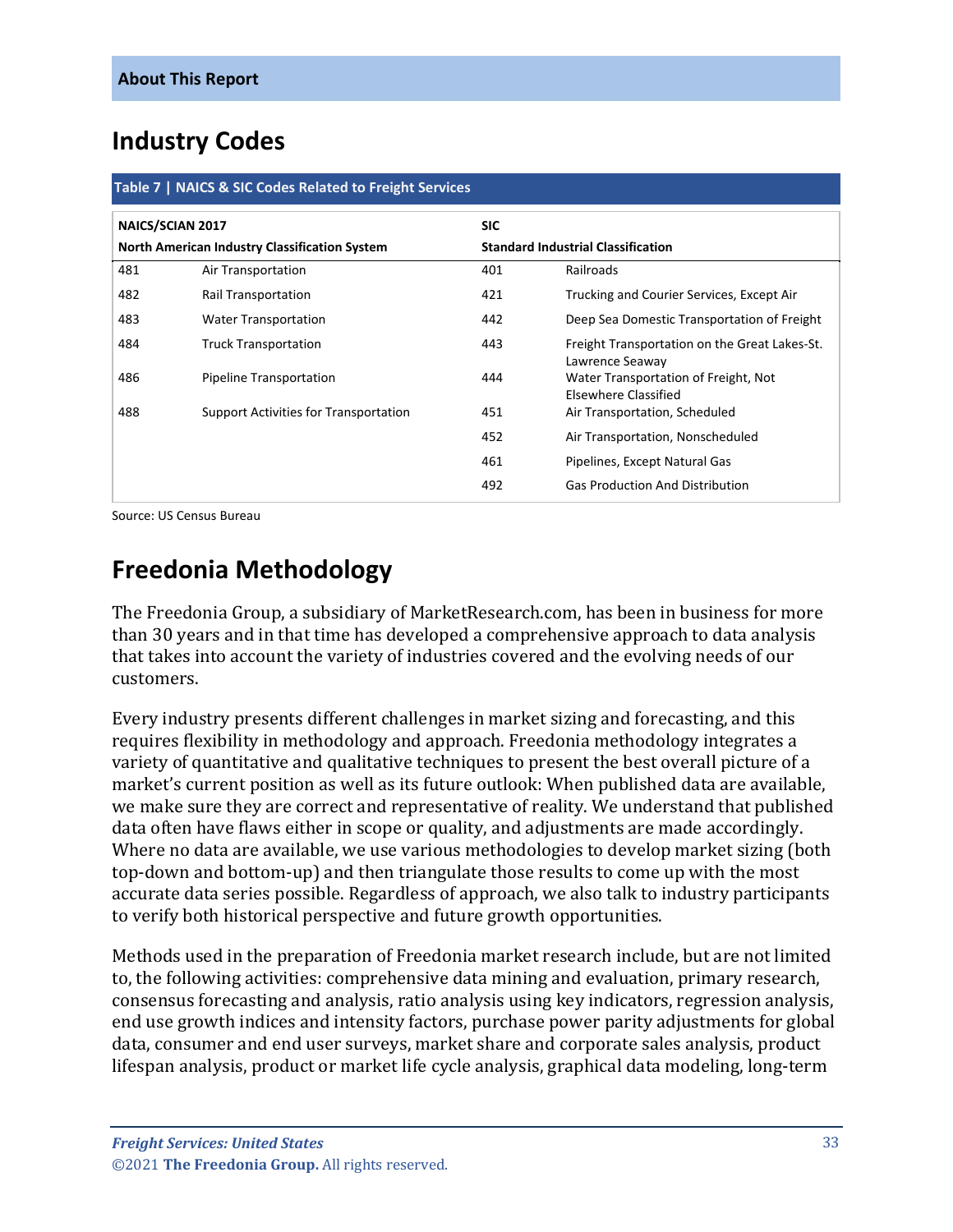historical trend analysis, bottom-up and top-down demand modeling, and comparative market size ranking.

Freedonia quantifies trends in various measures of growth and volatility. Growth (or decline) expressed as an average annual growth rate (AAGR) is the least squares growth rate, which takes into account all available datapoints over a period. The volatility of datapoints around a least squares growth trend over time is expressed via the coefficient of determination, or  $r^2$ . The most stable data series relative to the trend carries an  $r^2$  value of 1.0; the most volatile – 0.0. Growth calculated as a compound annual growth rate (CAGR) employs, by definition, only the first and last datapoints over a period. The CAGR is used to describe forecast growth, defined as the expected trend beginning in the base year and ending in the forecast year. Readers are encouraged to consider historical volatility when assessing particular annual values along the forecast trend, including in the forecast year.

## **Copyright & Licensing**

The full report is protected by copyright laws of the United States of America and international treaties. The entire contents of the publication are copyrighted by The Freedonia Group.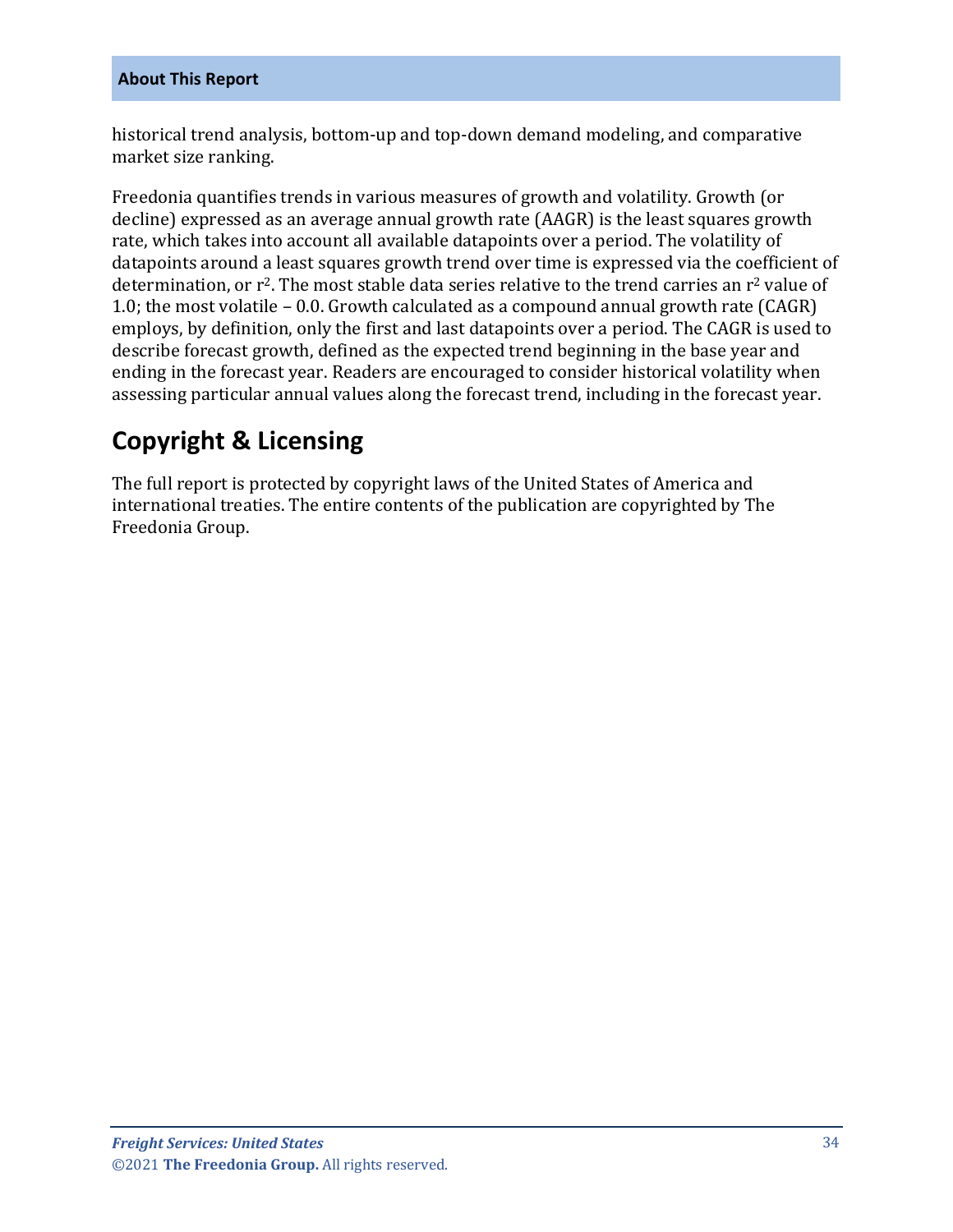#### <span id="page-6-0"></span>**Resources**

#### **The Freedonia Group**

**[Freedonia Industry Studies](http://www.freedoniagroup.com/Home.aspx?ReferrerId=FL-Focus)**  *[Global Diesel Engines](http://www.freedoniagroup.com/DocumentDetails.aspx?ReferrerId=FL-FOCUS&studyid=3734) [Protective Packaging](http://www.freedoniagroup.com/DocumentDetails.aspx?ReferrerId=FL-FOCUS&studyid=3797)* **[Freedonia Focus Reports](https://www.freedoniafocusreports.com/redirect.asp?progid=89534&url=/)**  *[Air Transport Services: United States](https://www.freedoniafocusreports.com/Air-Transport-Services-United-States-FF95033/?progid=89534) [Coal: United States](https://www.freedoniafocusreports.com/Coal-United-States-FF45012/?progid=89534) [Construction: United States](https://www.freedoniafocusreports.com/Construction-United-States-FF60054/?progid=89534) [Energy: United States](https://www.freedoniafocusreports.com/Energy-United-States-FF45043/?progid=89534) [Freight by Pipe: United States](https://www.freedoniafocusreports.com/Freight-by-Pipe-United-States-FF85046/?progid=89534) [Freight by Rail: United States](https://www.freedoniafocusreports.com/Freight-by-Rail-United-States-FF85019/?progid=89534) [Freight by Truck: United States](https://www.freedoniafocusreports.com/Freight-by-Truck-United-States-FF85026/?progid=89534) [Freight by Waterway: United States](https://www.freedoniafocusreports.com/Freight-by-Waterway-United-States-FF85027/?progid=89534) [Macroeconomy: United States](https://www.freedoniafocusreports.com/Macroeconomy-United-States-FF95051/?progid=89534) [Manufacturing: United States](https://www.freedoniafocusreports.com/Manufacturing-United-States-FF70032/?progid=89534) [Mining & Quarrying: United States](https://www.freedoniafocusreports.com/Mining-Quarrying-United-States-FF65051/?progid=89534) [Oil & Natural Gas Pipe: United States](https://www.freedoniafocusreports.com/Oil-Natural-Gas-Pipe-United-States-FF45046/?progid=89534) [Protective Packaging: Canada](https://www.freedoniafocusreports.com/Protective-Packaging-Canada-FA30020/?progid=89534) [Protective Packaging: United States](https://www.freedoniafocusreports.com/Protective-Packaging-United-States-FF30020/?progid=89534) [Soybean Products: United States](https://www.freedoniafocusreports.com/Soybean-Products-United-States-FF10021/?progid=89534) [Transport Equipment: United States](https://www.freedoniafocusreports.com/Transport-Equipment-United-States-FF85030/?progid=89534) [Transport Refrigeration Systems: United States](https://www.freedoniafocusreports.com/Transport-Refrigeration-Systems-United-States-FF85034/?progid=89534)* **[Freedonia Custom Research](http://www.freedoniagroup.com/CustomResearch.aspx?ReferrerId=FL-Focus)**

#### **Trade Publications**

*Air Cargo World AAPA Seaports American Shipper American Trucker Bulk Transporter Container Management Inbound Logistics The Journal of Commerce Oil & Gas Journal Railway Age Transport Topics The Waterways Journal Weekly*